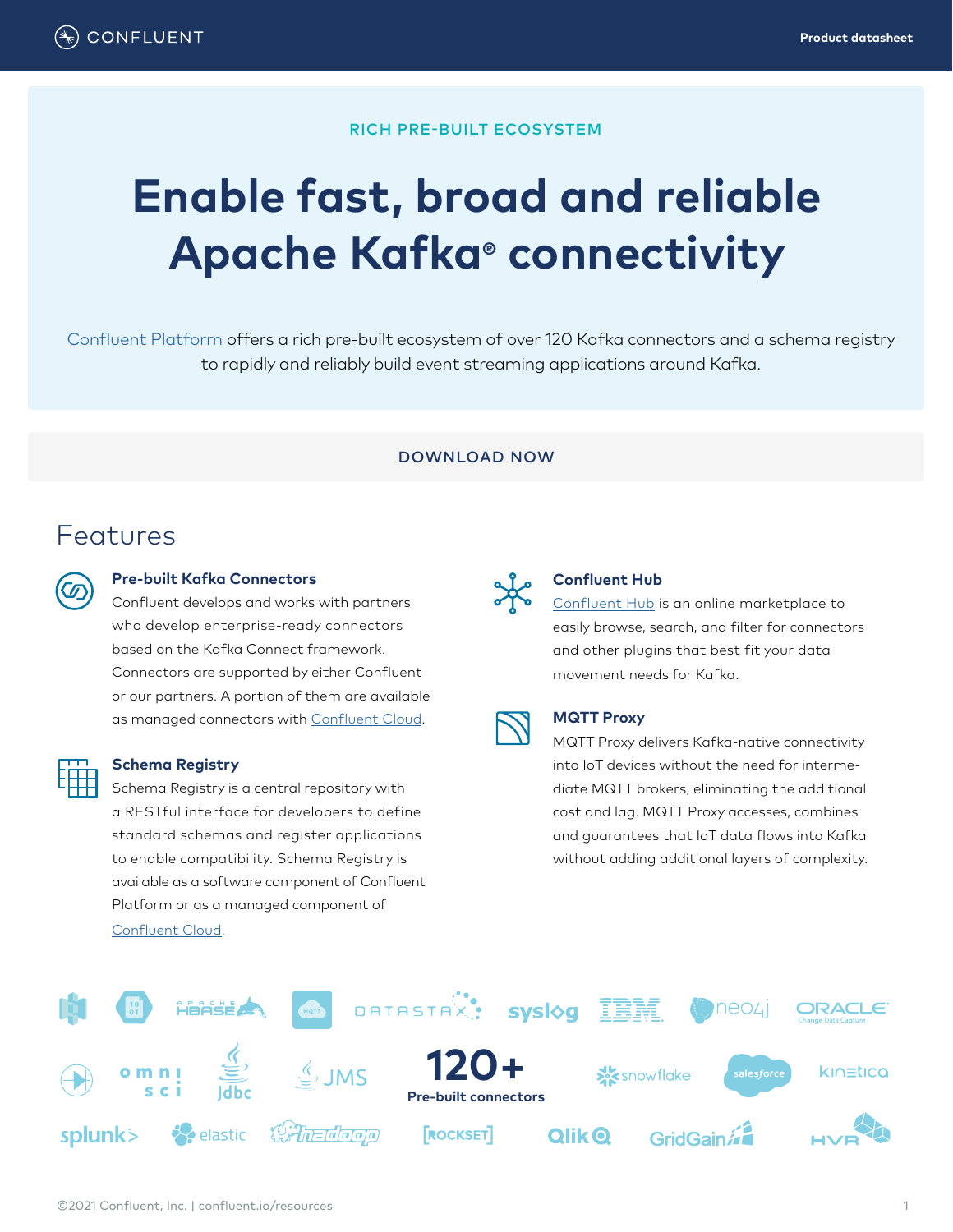### Instantly connect popular data sources and sinks

#### **120+ pre-built Confluent enterprise connectors**

The catalog of fully supported connectors includes **JDBC**, **HDFS**, **AWS S3**, **Elasticsearch**, **MongoDB**, **Salesforce**, **Oracle CDC**, **IBM MQ**, **JMS**, **Tibco EMS** and many more. Some connectors are also available as managed components of [Confluent Cloud](https://www.confluent.io/confluent-cloud), such as **AWS S3**, **Google GCS & BigQuery**, and **Azure Blob**.

#### **Easily find Kafka connectors with Confluent Hub**

To simplify how you leverage the Kafka Connect connector ecosystem, we offer Confluent Hub, an online marketplace to easily browse, search and filter connectors to find the one that fits your needs.

#### **Connect MQTT IoT data sources**

Enable IoT data to flow into Kafka without adding additional layers of complexity. **MQTT Proxy** delivers Kafka-native connectivity into IoT devices without the need for intermediate MQTT brokers, thereby expanding the event streaming platform into new enterprise data sources and business applications.

### Enable application development compatibility

#### **Develop using standard schemas**

Store and share a versioned history of all standard schemas, and validate data compatibility at the client level. **Schema Registry** supports Avro, JSON and Protobuf serialization formats.

#### **Reduce operational complexity**

**Schema Registry** reduces operational complexity in the application development cycle, because it eliminates the need for complex coordination among developers. Need to add a new column to a downstream database? You don't need an involved change process and at least 5 meetings to coordinate 20 teams. Deploy confidently in production.



### Deploy confidently in production

#### **Scale Kafka Schemas reliably**

**Schema Validation** delivers a programmatic way of validating and enforcing Schema Registry schemas directly on the Kafka broker and with topic-level granularity. It provides greater control over data quality, which increases the reliability of the entire Kafka ecosystem.

#### **Manage the Kafka ecosystem centrally**

Simplify management for production environments using **[Control Center](https://www.confluent.io/product/confluent-platform/gui-driven-management-and-monitoring/)** as the GUI:

- **Manage multiple connectors:** add, edit, and delete connectors across multiple Connect clusters
- **Manage every schema:** create, edit and view topic schemas, compare versions, and enable Schema Validation when creating new topics